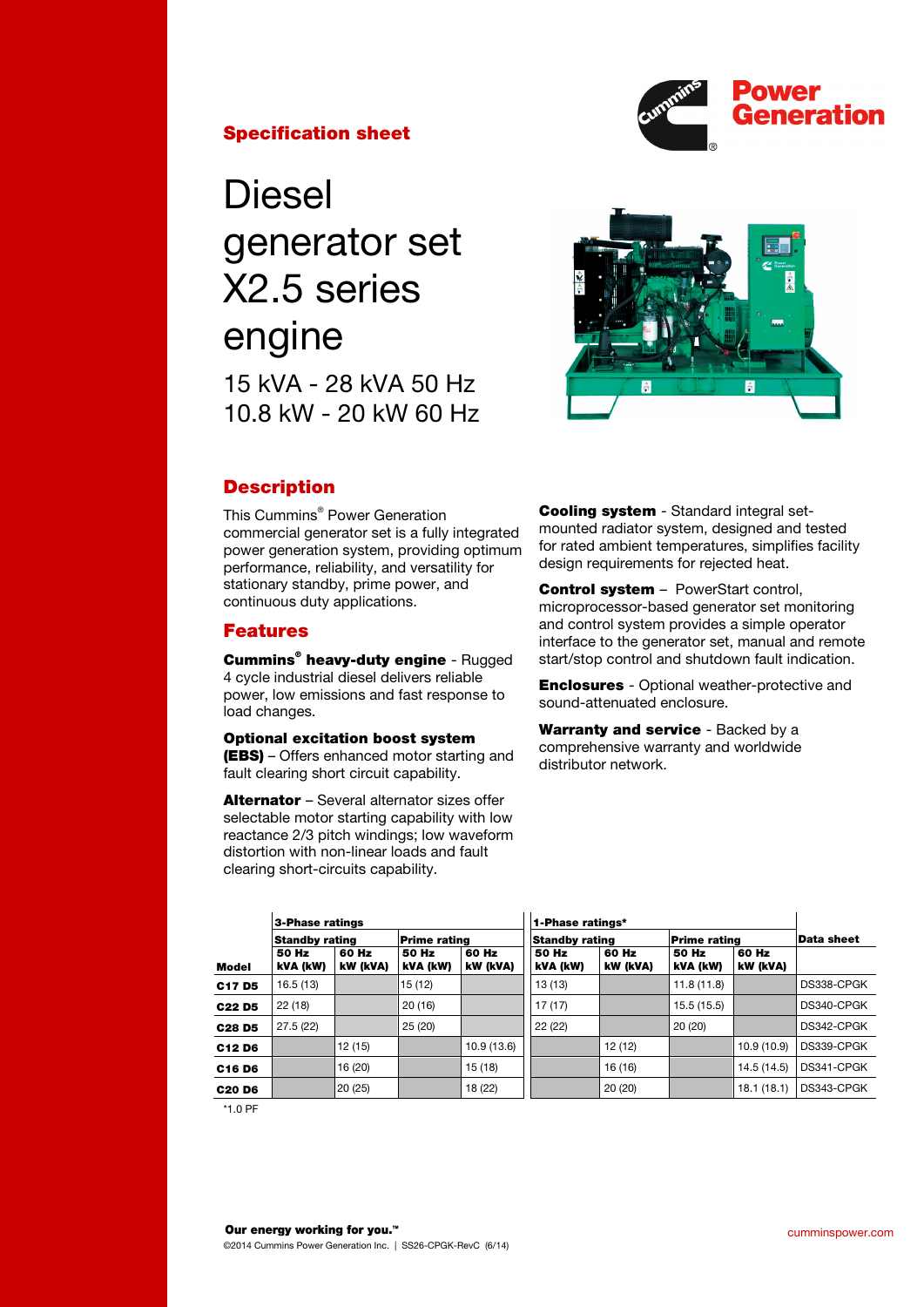# Generator set specifications

| Governor regulation class                | ISO 8528 Part 1 G2 |
|------------------------------------------|--------------------|
| Voltage regulation, no load to full load | ±1%                |
| Random voltage variation                 | ±1%                |
| Frequency regulation                     | Droop              |
| Random frequency variation               | ± 0.25%            |
| Radio frequency emissions compliance     | Yes                |

# Engine specifications

| Design                      | 4 cycle, in-line, naturally aspirated                               |
|-----------------------------|---------------------------------------------------------------------|
| <b>Bore</b>                 | 91.4 mm                                                             |
| <b>Stroke</b>               | $127$ mm                                                            |
| Displacement                | 2.5 liter (153 in <sup>3</sup> )                                    |
| Cylinder block              | Alloy cast iron, in-line, 3 cylinder                                |
| Battery charging alternator | 36 A                                                                |
| Starting voltage            | 12 volt, negative ground                                            |
| Fuel system                 | Direct injection                                                    |
| <b>Fuel filter</b>          | Spin on fuel filters with water separator                           |
| Air cleaner type            | Dry replaceable element                                             |
| Lube oil filter type(s)     | Spin on full flow filter, filtration efficiency 25 micron 99% (min) |
| Standard cooling system     | 122 °F (50 °C) ambient radiator with coolant recovery system        |

# Alternator specifications

| Design                                       | Brushless, single bearing                                          |
|----------------------------------------------|--------------------------------------------------------------------|
| Stator                                       | 2/3 pitch                                                          |
| Insulation system                            | Class H                                                            |
| Standard temperature rise                    | 125-163 °C                                                         |
| Exciter type                                 | Self excited                                                       |
| Phase rotation                               | A (U), B (V), C (W)                                                |
| Alternator cooling                           | Direct drive centrifugal blower fan                                |
| AC waveform total harmonic distortion (THDV) | No load to full linear load $<$ 5%. For any single harmonic $<$ 3% |
| Telephone influence factor (TIF)             | < 50% per NEMA MG1-22.43                                           |
| Telephone harmonic factor (THF)              | $< 3\%$                                                            |

# Available voltages

| 1-phase                 |
|-------------------------|
|                         |
| • 240<br>• 230<br>• 220 |
|                         |

Note: Consult factory for other voltages.

# Generator set options and accessories

## Engine

- $\Box$  Electronic engine governing
- □ Coolant heater 120/240 V

### Cooling

□ Antifreeze 50/50 (Ethylene glycol)

#### Enclosure

 $\Box$  Optional silent power canopy

Alternator

#### □ Alternator heater

Excite boost system (EBS)

Control panel

- □ PowerCommand 1.1
- $\Box$  2/4 pole main circuit breaker Aux 101
- 
- Base Frame
- $\Box$  Dual skin fully contained fuel tank  $\square$  500 litre fuel tank
- $\square$  Set mounted battery

### **Warranty**

- $\square$  2 years for prime application
- $\square$  5 years for standby application
- □ 1500/3000 hours service kit
- Optional language literature
- Engine oil heater 120/240 V
- $E = 2$  is  $\frac{1}{2}$  External fuel fill (3 way valve)

Note: Some options may not be available on all models - consult factory for availability.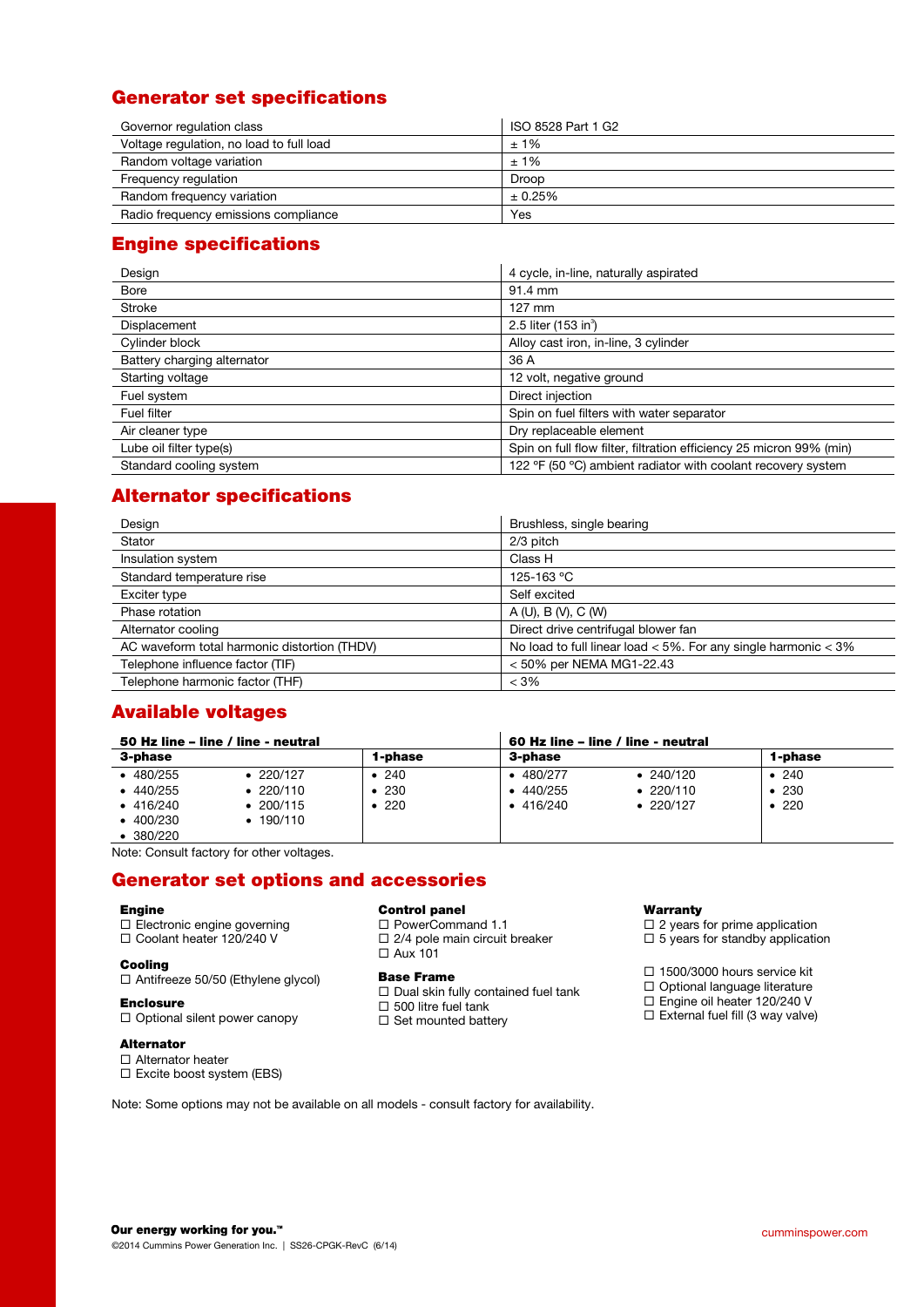## Control system

Generator set control PowerStart 500 – The PowerStart control is a microprocessor-based generator set monitoring and control system. The control provides a simple operator interface to the generator set, manual and remote start/stop control and shutdown fault indication. The integration of all control functions into a single control provides enhanced reliability and performance compared to conventional generator set control systems. This control has been designed and tested to meet the harsh environment in which gensets are typically applied.

- The PowerStart generator set control is suitable for use on a wide range of generator sets in nonparalleling applications. It is suitable for use with reconnectable or non-reconnectable generators, can be configured for either 50 Hz or 60 Hz and voltage and power connection from 190-600 VAC line-to-line.
- This control includes an intuitive operator interface that allows for complete genset control as well as system metering, fault annunciation, configuration and diagnostics. The interface includes seven generator set status LED lamps with both internationally accepted symbols and English text to comply with customer needs. The interface also includes an LED backlit LCD display with tactile-feel soft-switches for easy operation and screen navigation. The manual/auto/stop switch function is integrated into the interface panel.
- All data on the control can be viewed by scrolling through screens with the navigation keys. The control displays the current active fault and a time-ordered history of the five previous faults.
- Power for this control is derived from the generator set starting batteries and functions over a voltage range from 8VDC to 16 VDC.

## Major Features

- LCD display 16 characters x 2 line alphanumeric LED backlight LCD.
- Generator set monitoring and protection.
- 12 VDC battery operation.
- Engine starting Includes solid state output to operate external relays start the engine, fuel shut FSO), and glow plugs. Start disconnect is achieved by monitoring main alternator frequency.
- Remote start capability Interface to transfer switch.
- Environmental protection The control is designed for reliable operations in harsh environments.
- Warranty and service Backed by a comprehensive warranty and worldwide distributor service network.
- Certification Suitable for use on generator sets are designed, manufactured, tested and certified to relevant ISO, IEC Mil Std. and CE standards.

## Base control functions

**LCD display** – 16 character  $x$  2 line alphanumeric LED backlight LCD.

Operation interface - Six tactile-feel membrane switches for LCD navigation, genset operation and control setup.

These switches are indicated by internationally accepted symbols and English text.

**Data logs** – Includes engine run time and controller on time.

Fault history - Provides a record of the most recent fault conditions with control hour's time stamp. Up to 5 events are stored in the control non-volatile memory.

## Alternator data

- Voltage (single or three phase line-to-line and line-toneutral).
- Current (single or three phase).
- KVA (three phase and total).
- Frequency.

## Engine data

- Starting battery voltage.
- Engine running hours.
- Engine temperature.
- Engine oil pressure.

### Service adjustments - The control includes

provisions for adjustment and calibration of generator set control functions. Functions include:

- Voltage selection.
- Frequency selection.
- Configurable input set up.
- Configurable output set up.
- Meter calibration.
- Units of measurement.

## Protective functions

On operation of a protective function the control will indicate a fault by illuminating the appropriate status LED, as well as display the fault code and fault description on the LCD. The nature of the fault and time of occurrence are logged in the control. The service manual and InPower Service Tool provide service keys and procedures based on the service codes provided.

## Field control interface

#### Input signals to the base control include • Remote start.

- Local and emergency stop.
- Configurable inputs: Control includes (4) input signals from customer.

### Output signals from the control include

• Configurable output: Control includes (1) solid state driver rated at 1 A. This output can be configured to activate on ready to load, or common warning and common shutdown condition.

### Communications connections include

• PC tool interface: This RS-485 communication port allows the control to communicate with a personal computer running InPower software.

Note – An RS-232 or USB to RS-485 converter is required for communication between PC and control.



PowerStart 500 control operator / display panel